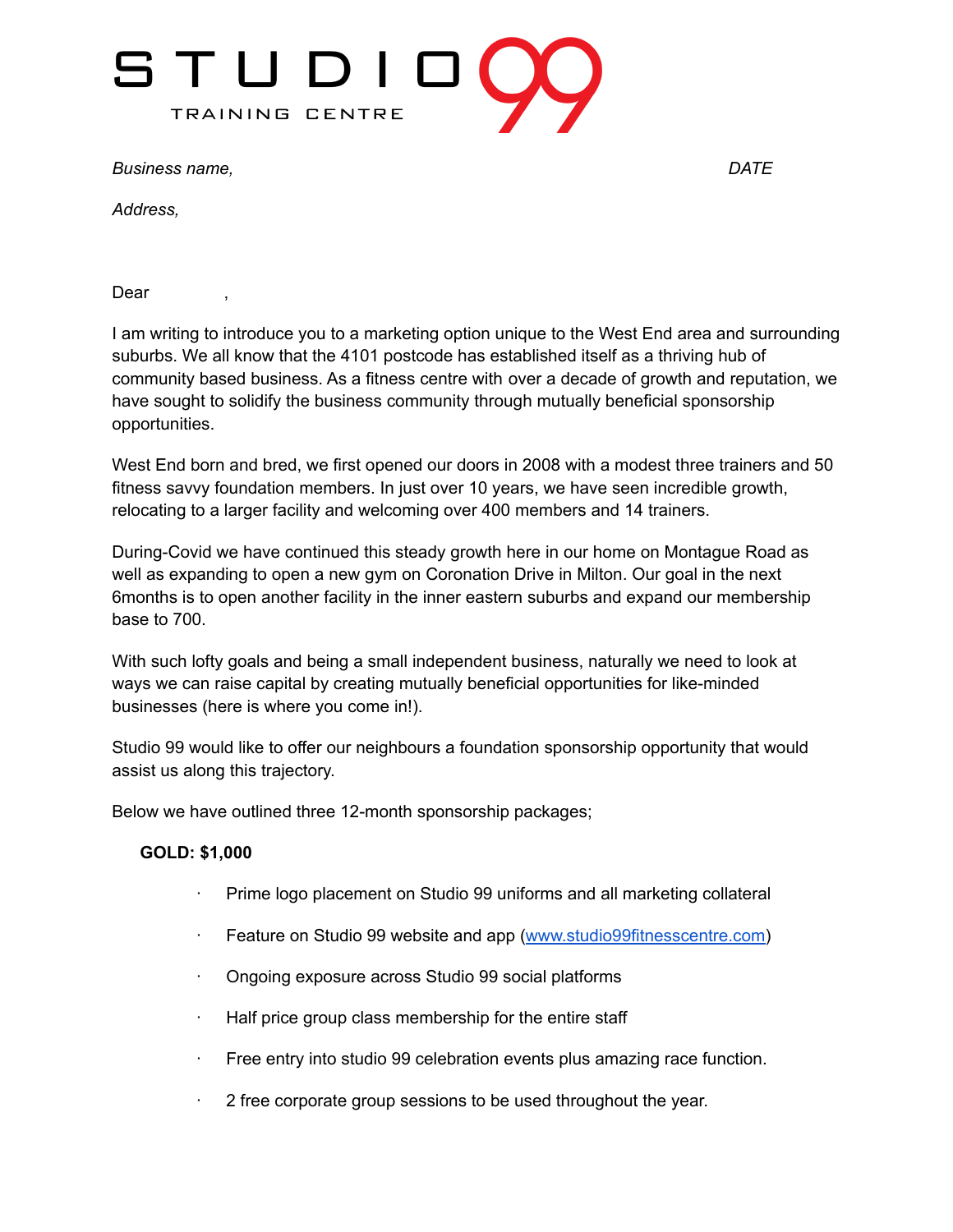

## **SILVER: \$500**

- · Prime logo placement on Studio 99 uniforms and all marketing collateral
- · Feature on Studio 99 website and app
- · Ongoing exposure across Studio 99 social platforms

## **BRONZE: \$200**

- · Feature on Studio 99 website and app
- · Ongoing exposure across Studio 99 social platforms

Our current sponsors are already seeing the benefits and are open to offering a review of the process as a form of reference. They include

Emerge Realty

Zone Fresh Gourmet Produce

Resort Brokers Australia

The Montague Hotel

If you are interested in hearing more about these opportunities or want to talk further about how we can partner together in a mutually beneficial way, we would love to grab a coffee at Veneziano – our shout!

Regards,

Blake McClennan

Owner of Studio 99 Fitness Centre

Address: 387 Montague Road, West End, QLD, 4101

Email: studio99team@gmail.com